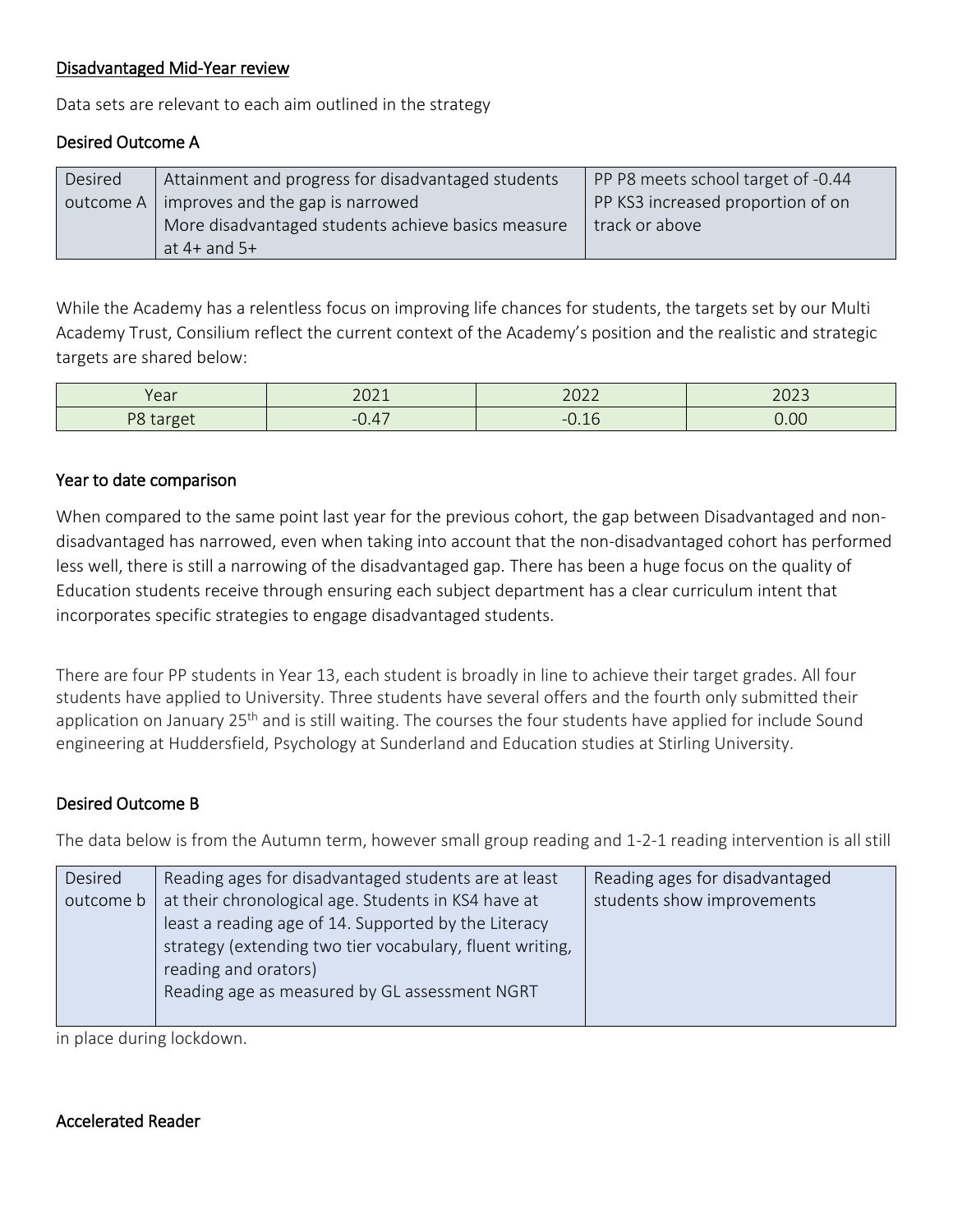All students in Years 7, 8 and 9 take part in the Accelerated Reader scheme to improve chronological reading ages to allow access to the school curriculum. PP students in 7G5 and 8G4 have made the following progress

| <b>7G5</b>                | Number of PP | $+$            | $\overline{\phantom{a}}$ | $=$            | % improvement |
|---------------------------|--------------|----------------|--------------------------|----------------|---------------|
| <b>Accelerated Reader</b> | 8            | 5              | $\mathbf{1}$             | $\overline{2}$ | 62.5%         |
| <b>Written Test</b>       | 8            | $\overline{7}$ | $\overline{O}$           | $\mathbf{1}$   | 87.5%         |
| <b>8G4</b>                | Number of PP | $\ddot{}$      |                          | $=$            | % improvement |
| <b>Accelerated Reader</b> | 13           | 7              | $\overline{2}$           | $\overline{4}$ | 53.8%         |

The two students that did not remain the same or improve had a decrease in attendance which resulted in a lack of consistency when reading.

#### Year 7 students EAL Reading support

There are 15 selected students to receive EAL reading support. 14 of the students are PP (93%)

The students receive three additional sessions per week in addition to their library lesson. They complete 1:1 reading with a member of staff and have access to CORE 5 Reading programme.

Due to Covid restrictions the plan on testing was reduced, however the tests that have been carried out show:

Student 1 October Reading Age 6.02 – December Reading Age 7.04

Student 2 October Reading Age 6.00 – December Reading Age 6.08

Student 3 October Reading Age 7.09 – December Reading Age 9.00

Intervention will continue on students return. The PP EAL students, during lockdown, are accessing Flash Academy and Lexia CORE 5 Reading programme.

#### Small Group Reading

There are 18 / 35 PP students in the reading groups. All students have been contacted since lockdown to organize 1:1 reading remotely.

Student 1 October RA 9.11 – December RA 12.08

Student 2 October RA 9.11 – December RA 12.23

#### Lexia Reading Programme

43 Disadvantaged Year 7 students complete two extra sessions per week.

These students have all been contacted since the lock down and are being encouraged to engage with Lexia everyday, in conjunction with their live lesson timetable.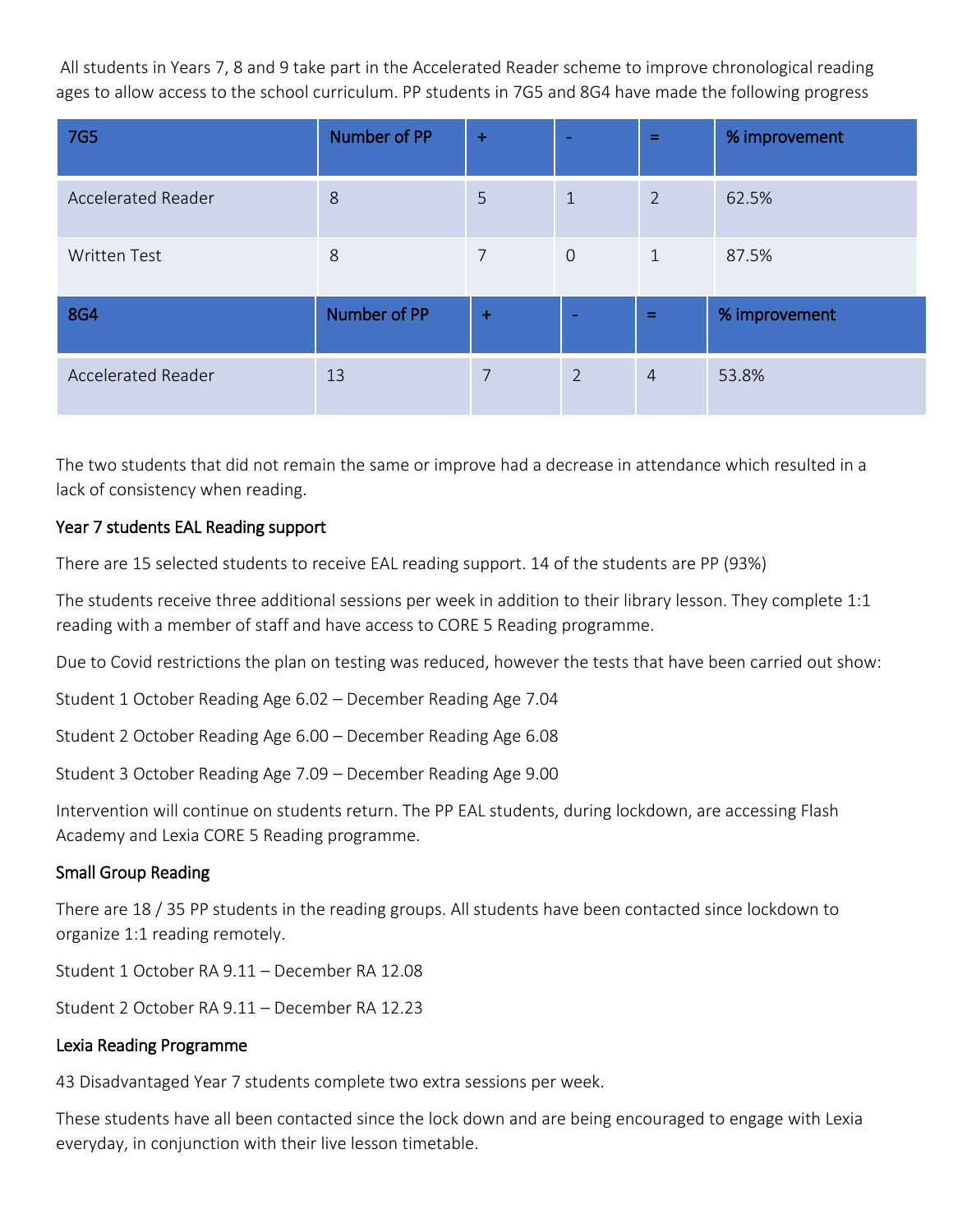## Year 8 Reading Group

Five Year 8 students access group reading when in school, during COVID the students are continuing this provision during lockdown reading either 1:1 in school or remotely with a TA. The impact of this will be measured when students return.

# Desired Outcome C

| Desired | Attendance of disadvantaged students moves towards | Disadvantaged attendance moves      |
|---------|----------------------------------------------------|-------------------------------------|
|         | outcome C   national average                       | towards national averages           |
|         | Persistent absenteeism decreases towards national  | PA for disadvantaged students moves |
|         | average                                            | towards national averages           |
|         |                                                    |                                     |

The attendance team have successfully reduced the percentage of students that are persistent absentees in several subgroups in all year groups and continue to focus on the Persistent absentees in Year 8 that are SEND students and the persistent absentees in Year 9 and 10.

## Spring term attendance in lockdown

The attendance, in particular to live lessons in the beginning of the Spring term can be seen summarized below

|                        | Week commencing | Week commencing | Week commencing |
|------------------------|-----------------|-----------------|-----------------|
|                        | 4.1.21          | 11.1.21         | 18.1.21         |
| Live lesson attendance | 71.2%           | 70.1%           | 70.2            |
| All students           |                 |                 |                 |
| Live lesson attendance | 56.3%           | 56.3%           | 57.2%           |
| PP students            |                 |                 |                 |

There is a new attendance process that has been implemented for lockdown that is showing promising indicators of improving both attendance and remote learning engagement in lessons.

#### Desired Outcome D

| Desired | Disadvantaged students prioritised for Lap tops and | Personalised pathways in place for                         |
|---------|-----------------------------------------------------|------------------------------------------------------------|
| outcome | provided with revision guides                       | disadvantaged students, where<br>necessary and appropriate |
|         |                                                     | %Disadvantaged students NEET<br>decreases                  |
|         |                                                     |                                                            |

Currently in Year 11 there are 7 students that would have been at risk of being NEET, however the 7 students are accessing alternative placements on a part time basis, 5 of these are disadvantaged students (71%). The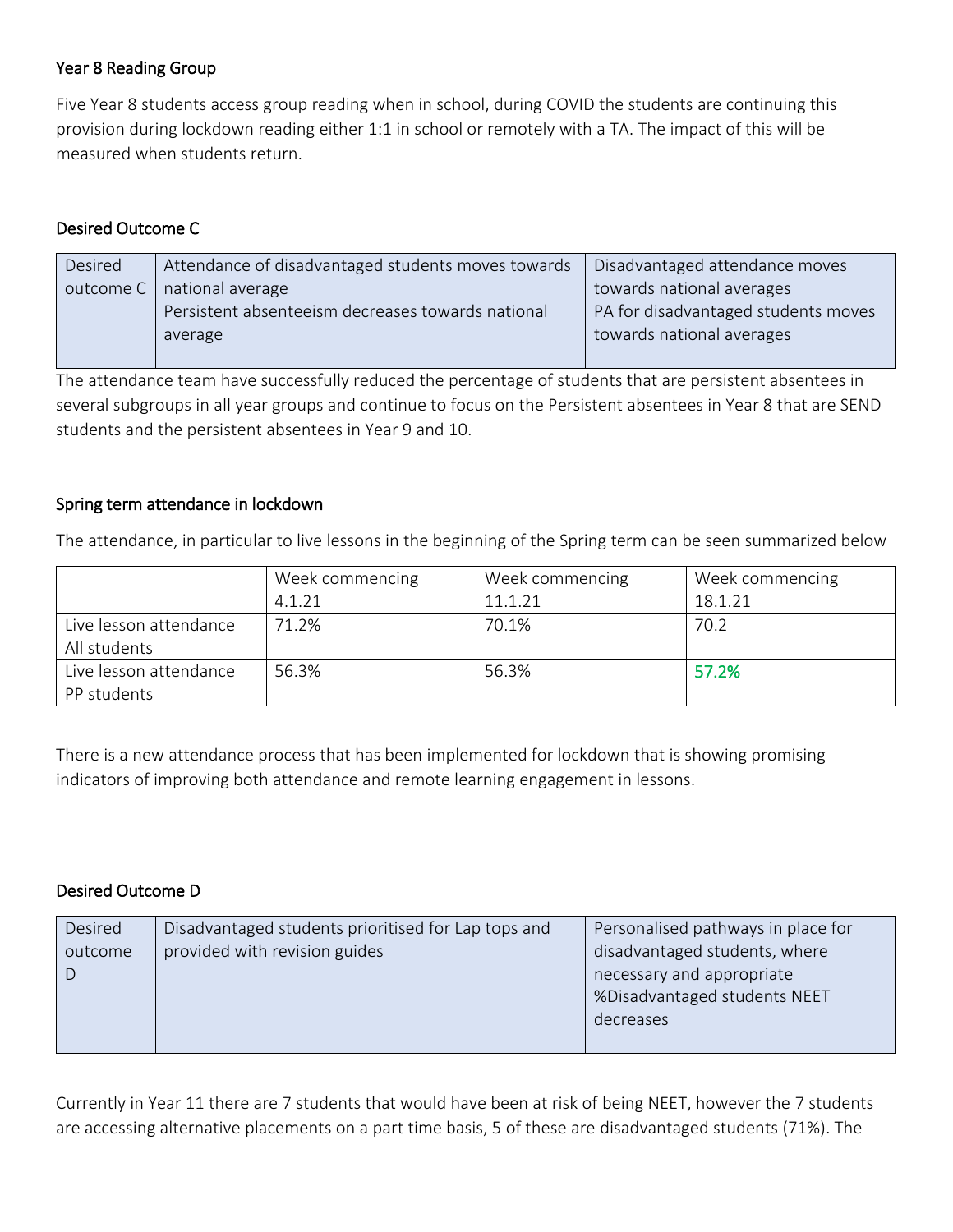students access accredited provisions of Wheels and New Leaf, and have progression routes onto apprenticeships, careers in Hair and the potentially the Army.

The average attendance of the five disadvantaged students accessing alternative provision, as of February 2021 is 96.2%, with 3 out of the 5 disadvantaged students having 100% attendance.

All 7 students have been prioritized for careers meetings with our internal careers guidance process and have had their first careers interviews.

Within the current Year 11 students, there are 17 disadvantaged students at risk of becoming NEET. These have also been prioritised for 1-2-1 careers interviews and are tracked and monitored for additional interviews.

Disadvantaged students have been involved in the following career engagement events:

- ➢ Y11 Future Me, Apprenticeships Explained: 71 pp students
- $\triangleright$  Y10 The Buzz: 55 pp students
- ➢ Y8 Barclays Life Skills Session 1: 99 pp students
- ➢ Y8 Barclays Life Skills Session 2: 66 pp students

#### Desired Outcome E

| Desired   | Cultural capital deepens for disadvantaged students | Disadvantaged students meet passport |
|-----------|-----------------------------------------------------|--------------------------------------|
| outcome F |                                                     | requirements                         |
|           |                                                     | Disadvantaged students have had      |
|           |                                                     | access to the Consilium Charter      |
|           |                                                     |                                      |

While Covid regulations has had an impact on the extra curricula activities that can be offered, we have endeavored to ensure disadvantaged students have access to all that was possible. In the Autumn term and still ongoing:

- ➢ 37 disadvantaged students out of 98 (38%) take part in peripatetic lessons
- $\triangleright$  4 disadvantaged out of 11 (36%) are in the Opera North Project
- $\triangleright$  10 disadvantaged students out of 20 (50%) are involved in the Modulo orchestra project
- $\triangleright$  14 disadvantaged students out of 14 (100%) are involved in the Newcastle United Foundation engagement project
- $\triangleright$  19 disadvantaged students in Year 9 out of 33 (58%) are studying towards the Arts Award.

Our personal development driver named "Passport to success" was launched in November 2020, this aims to develop cultural capital and a broad range of extra curricula activities for students. The following numbers of disadvantaged students that are engaged in the scheme:

- $\triangleright$  Y7: 130 pp students (91.5%)
- $\triangleright$  Y8: 104 pp student (90.4%)
- $\geq$  Y9: 86 pp students (88.7%)
- $\geq$  Y10: 76 pp students (86.4%)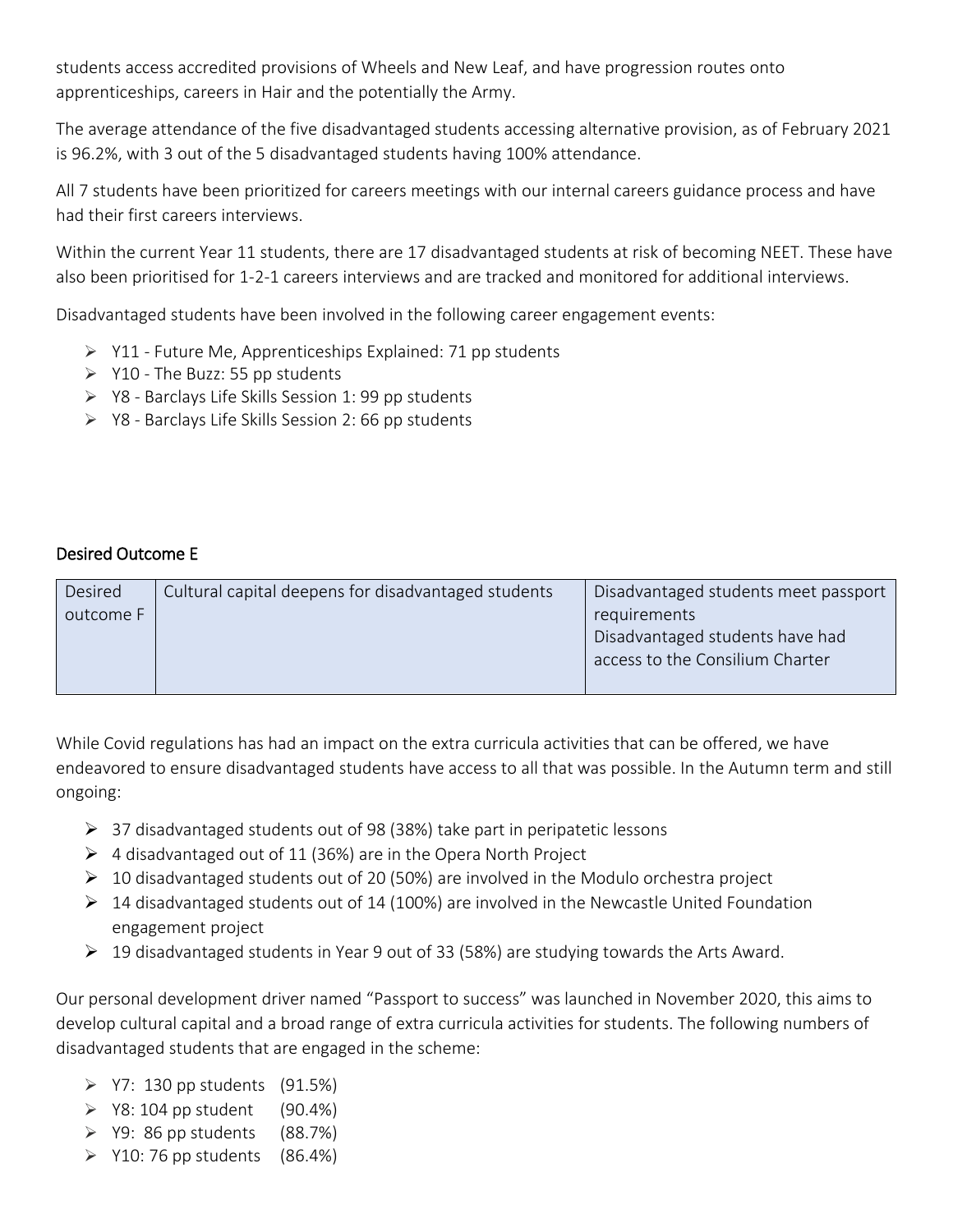Disadvantaged funds has also been used to secure a focus group of 15 disadvantaged females in Year 10 that will work with The Girls Network. The Girls' Network matches 14-19 year old girls with a female mentor over the course of a year, to develop skills and confidence, and to open up opportunities and experiences across sectors that the girls otherwise may not have access to. Their mission is to inspire and empower girls from the least advantaged communities by connecting them with a mentor and a network of professional female role models from a wide range of industry backgrounds. Girls receive one-to-one mentoring, access to high quality workshops and training, and work experience placements at a wide range of prestigious organisations*.*

# Disadvantaged End of Year Review

Data sets are relevant to each aim outlined in the strategy

## Desired Outcome A

| Desired | Attainment and progress for disadvantaged students | PP P8 meets school target of -0.44 |
|---------|----------------------------------------------------|------------------------------------|
|         | outcome $A \mid$ improves and the gap is narrowed  | PP KS3 increased proportion of on  |
|         | More disadvantaged students achieve basics measure | track or above                     |
|         | at 4+ and $5+$                                     |                                    |

While the Academy has a relentless focus on improving life chances for students, the targets set by our Multi Academy Trust, Consilium reflect the current context of the Academy's position and the realistic and strategic targets are shared below:

| Voor                                 | 2011        | 2022                         | 2022           |
|--------------------------------------|-------------|------------------------------|----------------|
| ı caı                                | <b>LULI</b> |                              | ムロムコ           |
| $DO +$<br>5.07<br>ပ<br>$\sim$ cargue | 0.47<br>--  | $\sim$ 1 $\sim$<br>-<br>◡.⊥◡ | 0.00<br>$\sim$ |

#### Year to date comparison

The progress scores from the TAG process improved for our DA students in most subject areas, except English and this will continue to be a priority going forward.

There are four PP students in Year 13, each student achieved their target grades. All four students successfully progressed to their next courses.

## Desired Outcome B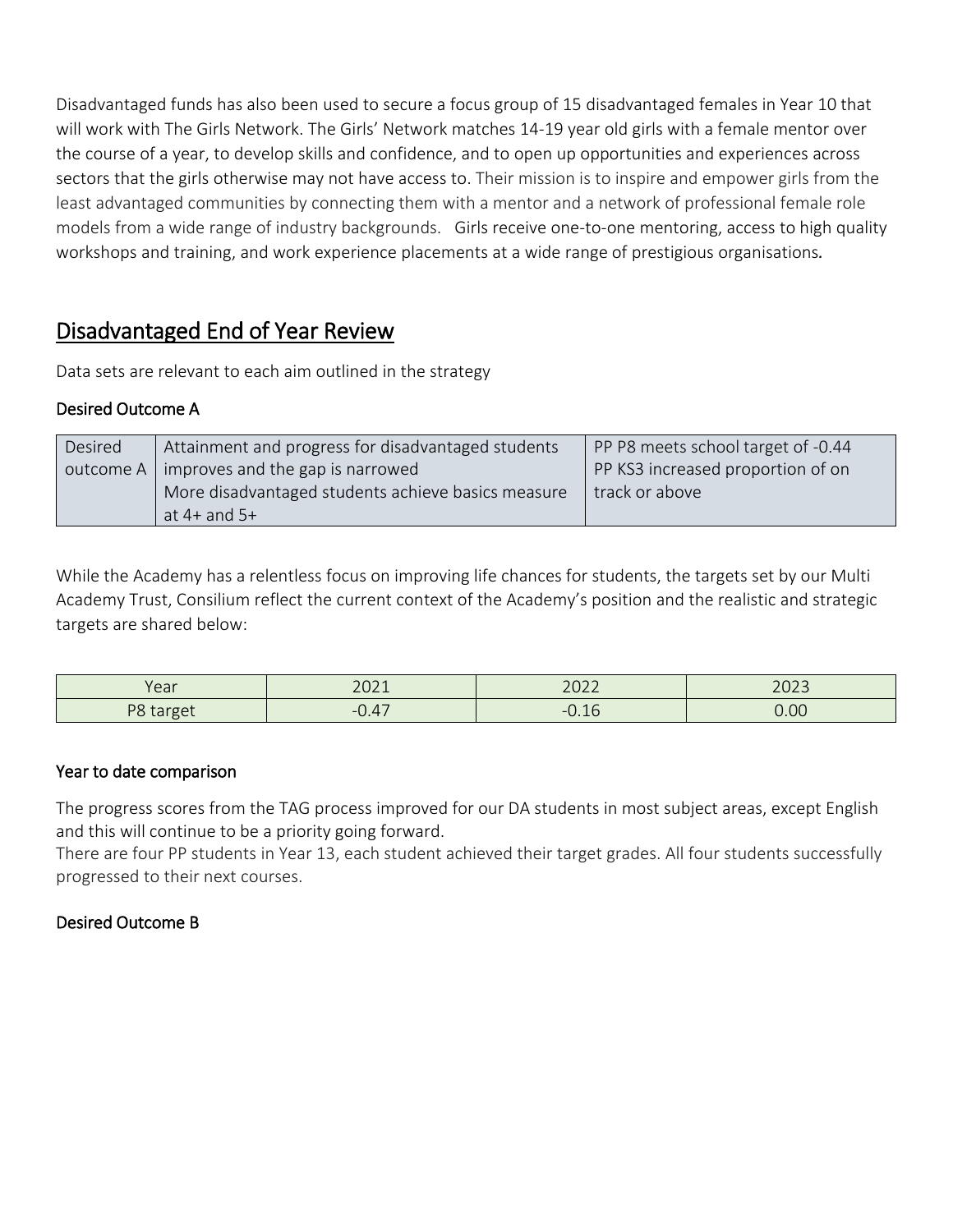| Desired   | Reading ages for disadvantaged students are at least                                                                                                                    | Reading ages for disadvantaged |
|-----------|-------------------------------------------------------------------------------------------------------------------------------------------------------------------------|--------------------------------|
| outcome b | at their chronological age. Students in KS4 have at<br>least a reading age of 14. Supported by the Literacy<br>strategy (extending two tier vocabulary, fluent writing, | students show improvements     |
|           | reading and orators)<br>Reading age as measured by GL assessment NGRT                                                                                                   |                                |

## Year 7

In Year 7 there are 122 disadvantaged students. Of these disadvantaged students, 42% were at chronological reading age in September. Throughout various reading programs such as Lexia, accelerate reader and small group reading on the second reading test 51% were at chronological reading age. 70% of the 122 disadvantaged students improved their reading age. This improvement happened despite a national lock down because part of the remote learning for students meant that small group reading was still carried out via teams. Of the 122 students that are disadvantaged, 28 also have an additional special education need, 19 of these students have improved their reading age closing the gap to their chronological reading age.

#### **Year 8**

In Year 8 there are 115 disadvantaged students. At the first reading test in September, only 19% of the disadvantaged students were at chronological reading age. On the second reading test there were 46% of 115 students at chronological reading age, meaning 53 students had narrowed the reading gap towards their expected reading age. 61% of the disadvantaged students showed improvements in their reading ages. There are 31 students who are disadvantaged and have a special educational need, two students at chronological reading age at the beginning of the academic year increased to five students, with 12 students showing an improvement in their reading age.

At key stage 4 targeted reading intervention is being planned into the academic year of 2021-2022.

| Desired Outcome C |                                                    |                                     |  |
|-------------------|----------------------------------------------------|-------------------------------------|--|
| Desired           | Attendance of disadvantaged students moves towards | Disadvantaged attendance moves      |  |
| outcome C         | national average                                   | towards national averages           |  |
|                   | Persistent absenteeism decreases towards national  | PA for disadvantaged students moves |  |
|                   | average                                            | towards national averages           |  |
|                   |                                                    |                                     |  |

#### Summer term attendance

Desired Outcome C

Students were welcomed back on March 8<sup>th</sup> following the national closing of schools. The attendance gap between disadvantaged students and their non- disadvantaged peers significantly reduced over half term 3. At the beginning of the final full terms the attendance gap between disadvantaged and non-disadvantaged students was 11.30%. Through attendance strategies that focused on disadvantaged students, this steadily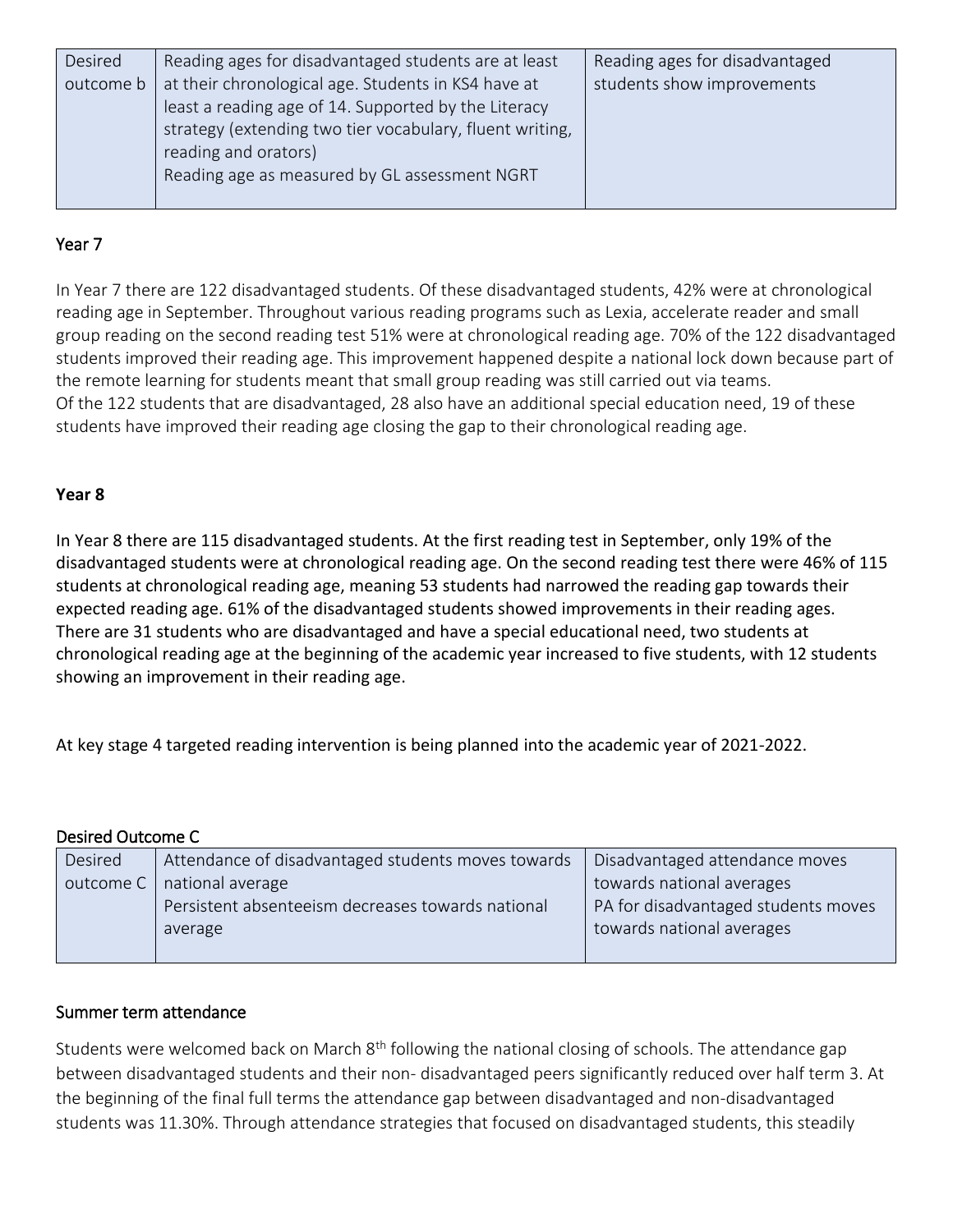decreased and by the end of the Summer terms the gap was narrowed to 8.8%, narrowing the gap by almost 3%.

#### Desired Outcome D

| Desired | Disadvantaged students prioritised for Lap tops and | Personalised pathways in place for |
|---------|-----------------------------------------------------|------------------------------------|
| outcome | provided with revision guides                       | disadvantaged students, where      |
|         |                                                     | necessary and appropriate          |
|         |                                                     | %Disadvantaged students NEET       |
|         |                                                     | decreases                          |
|         |                                                     |                                    |

#### AP Students accessing PP

Five disadvantaged students successfully finished their alternative placement, and have progression routes onto apprenticeships, college placements and careers in Hair and the Army.

The average attendance of the 5 disadvantaged students accessing alternative provision, as of May 2021 was 96.2%. All 5 disadvantaged students have improved attendance and had no exclusions since engaging with AP further consolidating their post 16 options and pathways

Our NEET figure is estimated at 3.9% and will be confirmed by the local authority in November 2021. The careers advice and guidance that's was implemented, prioritizing disadvantaged students means that the NEET figure is significantly below the North East average.

The North East has the highest rates of NEET for ages 16-24 since 2014 and the current regional figure stands at 16.8% (2019). This is due to increased long term/short term sickness, looking after family members, unemployment and mental health conditions.

*(Ref: DfE NEET Statistics annual brief: 2019)*

#### Desired Outcome E

| Desired   | Cultural capital deepens for disadvantaged students | Disadvantaged students meet passport |
|-----------|-----------------------------------------------------|--------------------------------------|
| outcome F |                                                     | requirements                         |
|           |                                                     | Disadvantaged students have had      |
|           |                                                     | access to the Consilium Charter      |
|           |                                                     |                                      |

We were delighted to reestablish our co-curricula offer in the Summer term. The clubs had an overall average attendance of 49% from disadvantaged students. This is the same as our whole school DA cohort and therefore showing an equal proportional attendance to the after-school clubs as Non-DA students. The percentage of DA students attending each club can be seen below:

- $\triangleright$  Art and crafts club 52% of students were DA
- $\triangleright$  Baking club 65% for Year 7 and 74% for Year 8
- $\triangleright$  Debate club 33%
- $\triangleright$  Games club 50%